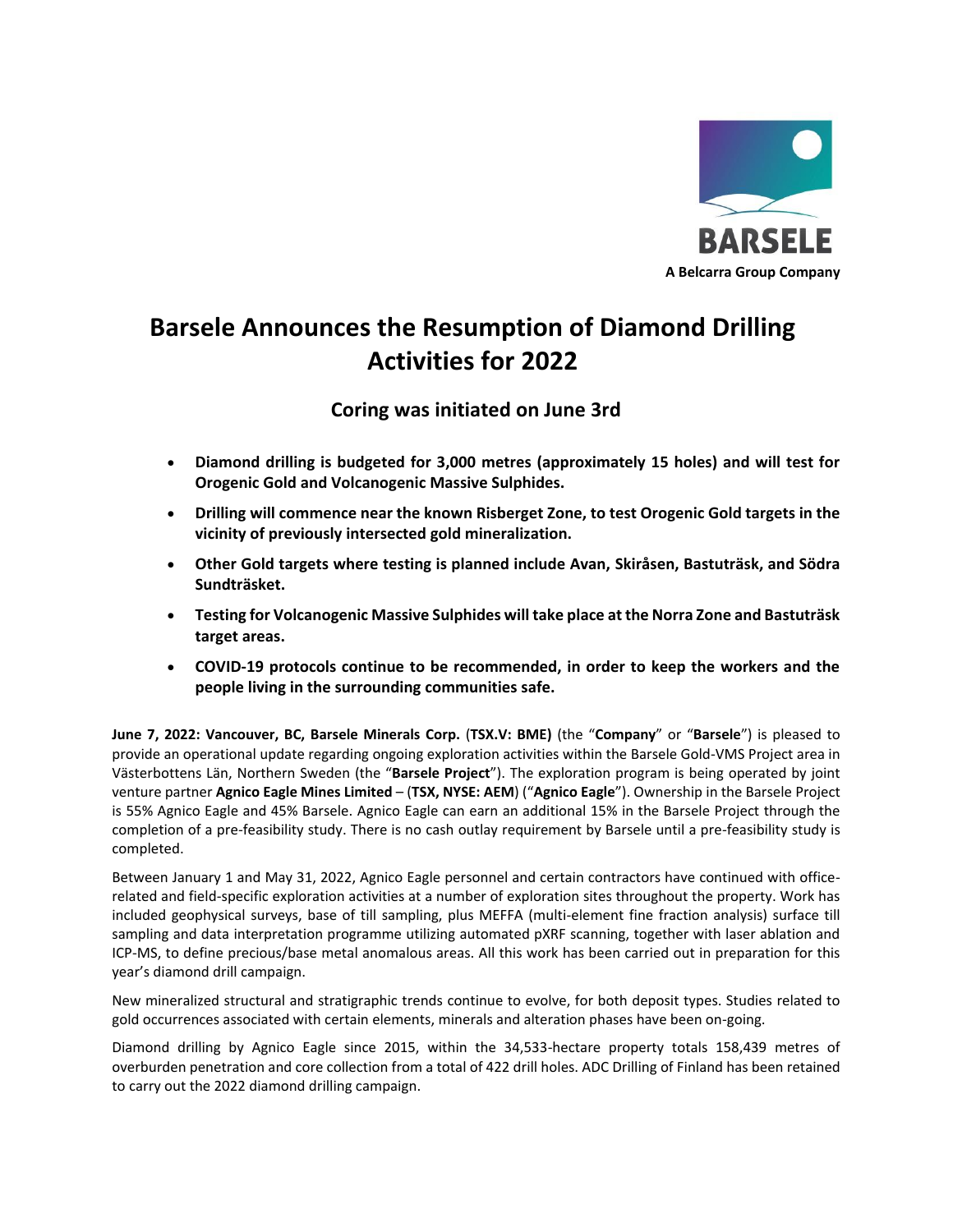*Barsele's President, Gary Cope states; "I am once again very pleased that diamond drilling has resumed at Barsele. I am confident that the Agnico Eagle technical team has outlined top quality targets for both "Orogenic Gold" and Volcanogenic Massive Sulphide "VMS" styles of mineralization."*

Since mid-2020, technical updates have been via detailed monthly reports and video conferencing between Barsele management and Agnico Eagle management. Agnico Eagle maintains comprehensive quality control/quality assurance protocols.

Sample results referred to in prior News Releases have been tested at independent MS Analytical Service, wherein core cutting and sample preparation is carried out in Storuman, Sweden and the analyses of both Au and multielement analysis is completed in Canada.

The assay method is SWED-Edh-6, which comprises: FAS-121, Au fire assay-AA on 50 gram-above 3 ppm Au fire assay-gravimetric; FAS-425, Au by fire assay and gravimetric finish 50-gram nominal sample weight; IMS-230, 48 element four-acid digestion ICP-MS; ICF-6Xx, default over limit methods for ICF-6Ag, ICF-6As, ICF-6Cu, ICF-6Pb, ICF-6Zn, SPM-210 (S); FAS-418, Ag by fire assay and gravimetric finish for Ag above 1,000 ppm. For semi-massive to massive sulphide rock, ICP-130 aqua regia is used for multi element analysis, instead of the four-acid digestion.

As project operator, Agnico Eagle has developed a community relations program to engage the various stakeholders in the Barsele Project area. Basic environmental assessment and surface water characterization, species studies and hydrogeology studies are ongoing.

## **About the Barsele Gold Project**

The Barsele Project is located on the western end of the Proterozoic "Skellefte Trend", a prolific volcanogenic massive sulphide deposits belt, that intersects with the "Gold Line" in Northern Sweden. Both polymetallic "VMS" deposits and intrusive hosted "Orogenic gold" deposits are present in this region and on this property. Current and past producers in the region include Boliden, Kristineberg, Bjorkdal, Svartliden and Storliden.

On February 21<sup>st</sup>, 2019 (the effective date), Barsele released an independently verified Mineral Resource Estimate that was completed by Quebec-based InnovExplo Inc., for the purposes of the Company. This NI 43-101 Technical Report and Mineral Resource Estimate (Amended) for the Barsele Property was modified and resubmitted effective December 16<sup>th</sup>, 2020. The Amended Technical Report contains no material differences to the original technical report filed on April 2, 2019.

The study concluded that drilling to the end of 2018 along the Avan–Central–Skiråsen gold zones at a 0.50 g/t gold cut-off for a pit constrained extraction mining method, a 1.50 g/t gold cut-off for a bulk underground extraction mining method, and a 1.80 g/t cut-off for a selective underground extraction mining method, has in combination, outlined an Inferred Resource of 25,495,000 tonnes grading 2.54 g/t gold (2,086,000 ounces of contained gold) and an Indicated Resource of 5,578,000 tonnes grading 1.81 g/t gold (324,000 ounces of contained gold).

The main gold-bearing system remains open in all directions. The structurally linked gold mineralized "lodes" occur mainly within a granodiorite host and to a lesser extent, volcanic and sedimentary rocks. Multiples of parallel to subparallel "lodes" that vary in width from 10 metres to 100 metres, combine for a maximum known thickness (including low grade-waste islands) of 425 metres. The Avan–Central–Skiråsen zones have a strike length approaching 3.6 kilometres and that same northwest trending structural corridor does contain localized bodies with gold mineralization over an additional 4.4 kilometres. The drill tested depth of the mineralized system approaches 1.0 kilometre and remains open. Gold is generally associated with arsenopyrite and low base metal content and occurs often as native metal.

Art Freeze, P.Geo. is the Qualified Person as defined in NI 43-101 and takes responsibility for the technical disclosure contained within this newsrelease.